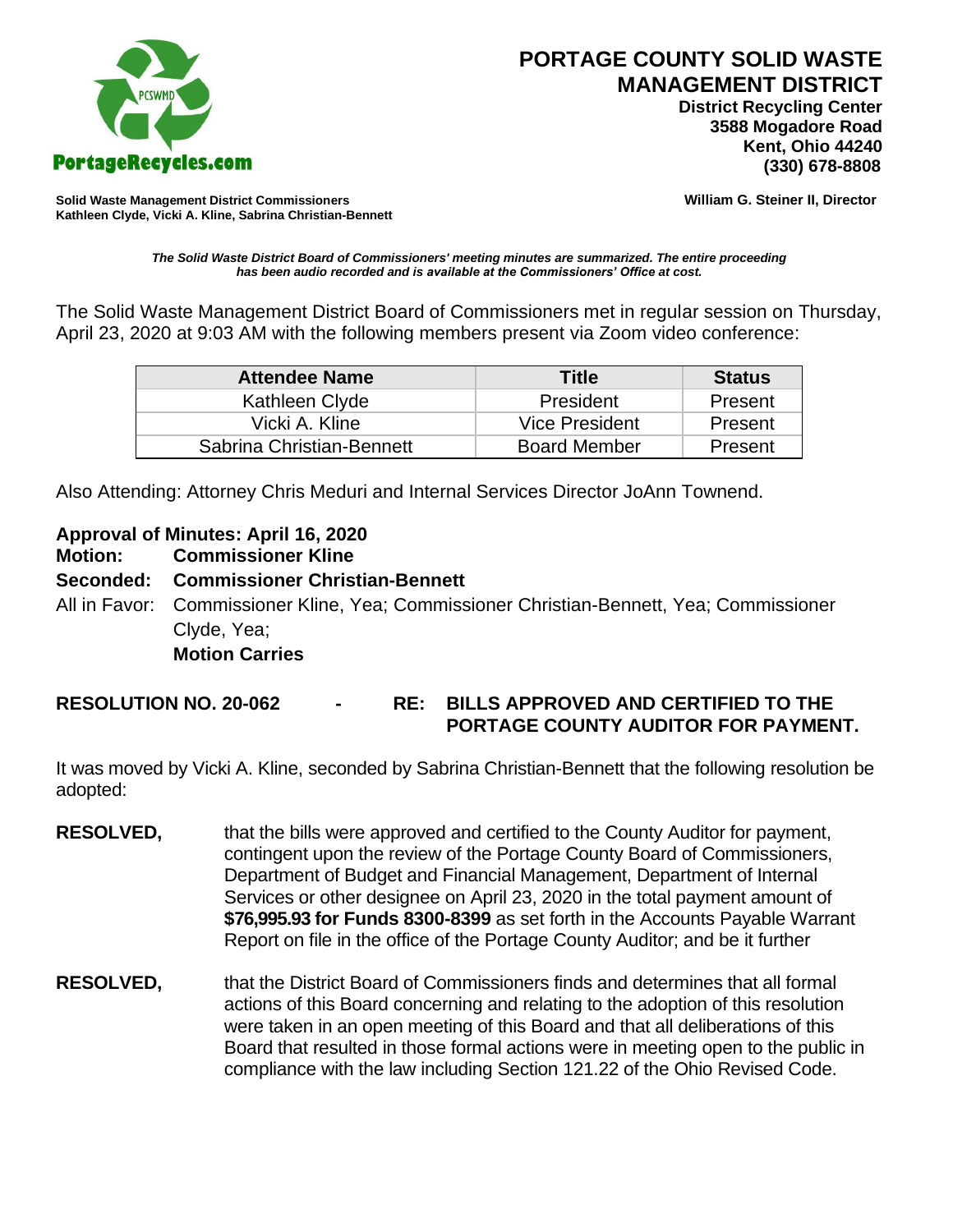Roll call vote as follows:

Kathleen Clyde, Yea; Vicki A. Kline, Yea; Sabrina Christian-Bennett, Yea;

## **RESOLUTION NO. 20-063 - RE: APPROVAL OF JOURNAL VOUCHERS/ENTRIES.**

It was moved by Vicki A. Kline, seconded by Sabrina Christian-Bennett that the following Resolution be adopted:

- **WHEREAS,** the Ohio Revised Code requires that warrants be approved by the District Board of Commissioners for the Portage County Solid Waste Management District prior to their issuance, and
- **WHEREAS,** there are other similar financial transactions defined as journal vouchers/entries that are dissimilar in that they are used to pay for charges for services from one county department and/or fund to another department and/or fund and thus are processed in lieu of issuing a warrant, and
- **WHEREAS,** the Journal Vouchers/Entries are recommended by the County Auditor's Office for review and approval by the Board of Commissioners; now therefore be it
- **RESOLVED,** that the District Board of Commissioners approves the following Journal Vouchers/Entries, as presented by the County Auditor's Office:

| 04/23/20 | 685. | \$165.57   |
|----------|------|------------|
| 04/23/20 | 689  | 454.79     |
| 04/23/20 | 690  | 475.84     |
| Total    |      | \$1,096.20 |

;and be it further

**RESOLVED,** that the District Board of Commissioners finds and determines that all formal actions of this Board concerning and relating to the adoption of this resolution were taken in an open meeting of this Board and that all deliberations of this Board that resulted in those formal actions were in meeting open to the public in compliance with the law including Section 121.22 of the Ohio Revised Code.

Roll call vote as follows:

| Kathleen Clyde, Yea;         | Vicki A. Kline, Yea; | Sabrina Christian-Bennett, Yea; |
|------------------------------|----------------------|---------------------------------|
| <b>DECALLITIAN NA 20 0CA</b> |                      | ACCEPTANCE OF THEN AND NOW      |

**RESOLUTION NO. 20-064 - RE: ACCEPTANCE OF THEN AND NOW CERTIFICATIONS FOR PAYMENT.**

It was moved by Vicki A. Kline seconded by Sabrina Christian-Bennett that the following resolution be adopted: